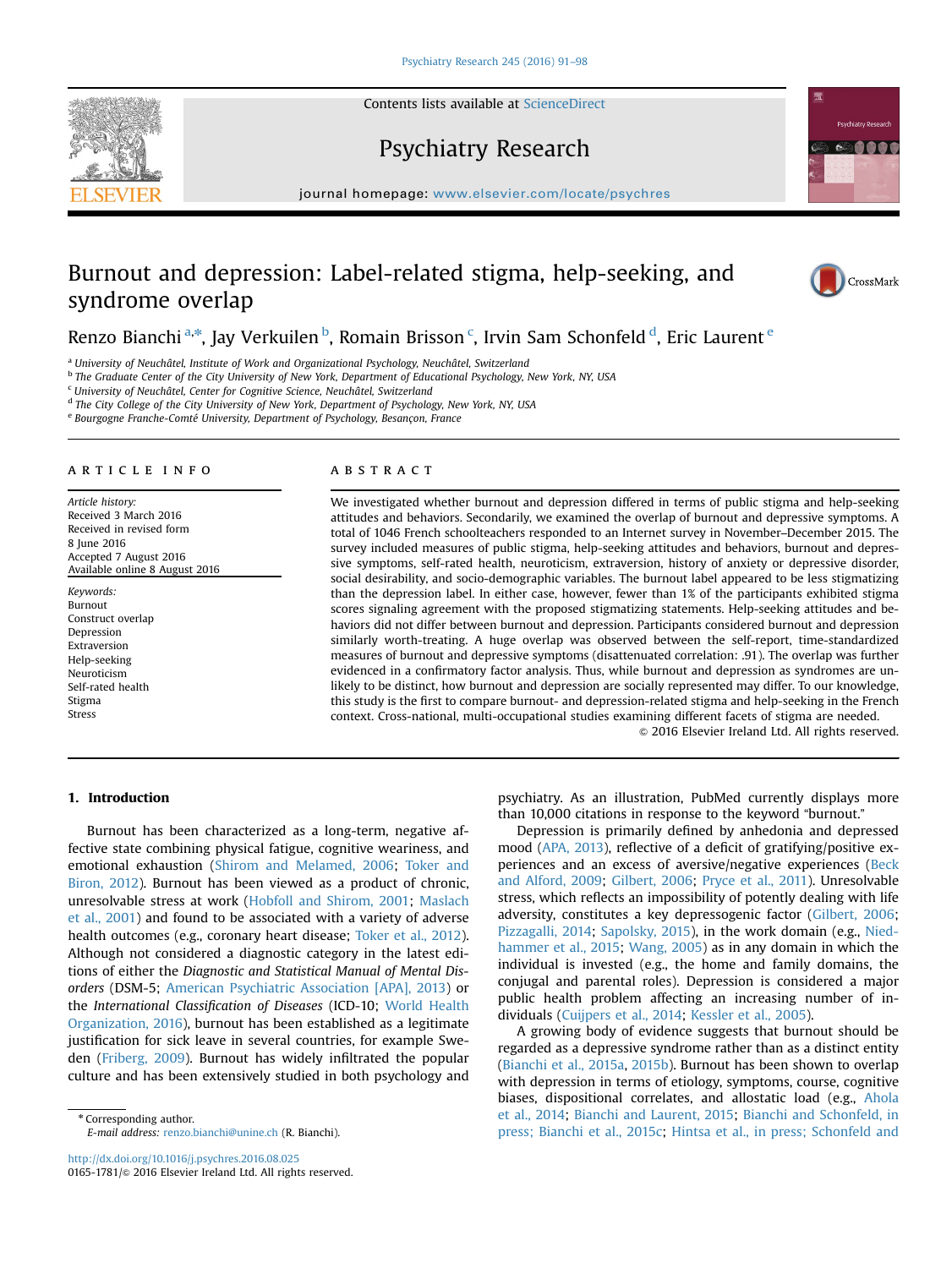[Bianchi, 2016](#page-6-0); [Wurm et al., 2016](#page-6-0)). Burnout and depression have both been associated with impaired work performance, ab-senteeism, and job turnover in past research [\(Ahola et al., 2008;](#page-6-0) [Bültmann et al., 2006](#page-6-0); [Lee et al., 2007;](#page-6-0) [Lerner and Henke, 2008;](#page-6-0) [Lerner et al., 2004;](#page-6-0) [Lexis et al., 2009](#page-6-0); [Swider and Zimmerman,](#page-7-0) [2010;](#page-7-0) [Toppinen-Tanner et al., 2005;](#page-7-0) [Ybema et al., 2010\)](#page-7-0). While the scientific added value of the burnout construct is currently debated, it is unclear whether the burnout label is useful from a lay medical standpoint, by being less stigmatizing than the depression label. Because the stereotype, prejudice, and discrimination related to stigma add to the burden of illness ([Corrigan and Watson,](#page-6-0) [2002\)](#page-6-0), clarifying whether the burnout label is less stigmatizing than the depression label is important from a health-promoting perspective. Put differently, even if burnout is just another name for depression and is therefore a scientifically and nosologically useless construct, it might be useful to keep the burnout label in medical settings should the burnout label be less stigmatizing than the depression label. Moreover, differences in the social representations associated with burnout and depression may help us understand why burnout has become common currency despite the tenuous foundation on which the construct is built ([Bianchi et al., 2015b\)](#page-6-0).

To date, comparative research on the stigma associated with burnout and depression has been scarce. To our knowledge, only three studies addressed this issue thus far, each of them in the German context. [Bahlmann et al. \(2013\)](#page-6-0) found that the burnout label was associated with less social distancing compared to the depression label, while implying a weaker recommendation for consultation and treatment. The same authors [\(Bahlmann et al.,](#page-6-0) [2015\)](#page-6-0) observed that conditions viewed as inherited were more often labeled as depression than as burnout whereas conditions viewed as familiar and conditions imputed to work stress were more often labeled as burnout than as depression. It should be noted, however, that a number of other beliefs assessed in the study (e.g., as to whether the afflicted individual is to blame for his/her affliction) were found to be similarly associated with the burnout and depression labels. Lastly, in a study examining managers' reactions towards employees' disclosure of psychiatric and somatic diagnoses, [Mendel et al. \(2015\)](#page-6-0) found no evidence that burnout might be less stigma-conveying than depression. The focus of Mendel et al.'s (2015) study was on managers' attitudes regarding employees' expected job performance; help-seeking was not assessed.

In the present study, we (a) comparatively examined the stigmatizing character of the burnout and depression labels, (b) assessed whether burnout and depression were differentially related to help-seeking attitudes and behaviors, and (c) evaluated burnout-depression overlap. The study was conducted in the French context. A variety of covariates were considered, including self-rated health, neuroticism, extraversion, social desirability, history of anxiety or depressive disorder, and socio-demographic variables.

The burnout label has been assumed to carry "minimum stigma" [\(Schaufeli et al., 2009](#page-6-0); [Shirom, 1989\)](#page-6-0). In parallel, the depression label has been found to be stigmatizing (e.g., [Beck et al.,](#page-6-0) [2009\)](#page-6-0). On this basis, we hypothesized that the burnout label would convey less stigma than the depression label. Building on the literature dedicated to the burnout-depression distinction, we expected burnout and depression to represent overlapping syndromes. We considered the investigation of help-seeking in burnout and depression exploratory given the paucity of research on this issue.

### 2. Methods

### 2.1. Study participants and data collection

In November and December 2015, educational administrators in three different French geographic areas were contacted and asked to transmit an Internet survey to the teachers working in their schools. Online questionnaires have been shown to be as reliable and valid as traditional, paper-and-pencil questionnaires ([Gosling et al., 2004;](#page-6-0) [Jones et al., 2008](#page-6-0); [Ritter et al., 2004](#page-6-0)). The survey included measures of burnout- and depression-related public stigma, burnout and depressive symptoms, help-seeking attitudes and behaviors related to burnout and depressive symptoms, self-rated health, neuroticism, extraversion, history of anxiety or depressive disorder, social desirability, and socio-demographic variables. About one half of the administrators were sent a version of the survey designed to assess burnout-related stigma whereas the remaining administrators received a version of the survey designed to assess depression-related stigma. The survey was made available on a voluntary basis and full confidentiality was guaranteed. A total of 1046 teachers completed the survey, 543 in the burnout-label condition, and 503 in the depressionlabel condition. The characteristics of the study sample as a whole as well as each of the two groups (burnout-label and depressionlabel) are displayed in Table 1. We note that our recruitment procedure did not allow us to estimate the response rate to our survey. Indeed, the number of teachers who actually received the survey from administrators is not known. The study was conducted in accordance with ethical guidelines of the Declaration of Helsinki [\(World Medical Association, 2013](#page-7-0)).

## 2.2. Measures

Public stigma was assessed with a stigma inventory derived from the questionnaires used by [Crisp et al. \(2005\),](#page-6-0) [Beck et al.](#page-6-0) [\(2009\)](#page-6-0), [and Schwenk et al. \(2010\).](#page-6-0) The inventory comprised 7 items (e.g., "Burnout/Depression is a fake disease"; "Anyone can experience burnout/depression one day"; Cronbach's  $\alpha$ : .70). This composite public stigma index was aimed at promoting survey

| <b>Table 1</b>                       |  |  |
|--------------------------------------|--|--|
| Characteristics of the study sample. |  |  |

|                                                                                                                                                                                                                    | Burnout-label<br>group<br>$(n=543)$<br>M(SD)                                                                              | Depression-label<br>group<br>$(n=503)$<br>M(SD)                                                                          | Full sample<br>$(N=1046)$<br>M(SD)                                                                                       |
|--------------------------------------------------------------------------------------------------------------------------------------------------------------------------------------------------------------------|---------------------------------------------------------------------------------------------------------------------------|--------------------------------------------------------------------------------------------------------------------------|--------------------------------------------------------------------------------------------------------------------------|
| Burnout symptoms (0–3)<br>Depressive symptoms (0–3)<br>Self-rated health (1-7)<br>Stigma $(1-5)$<br>Neuroticism (0-4)<br>Extraversion (0-4)<br>Sex $(0/1)$<br>Age (in years)<br>Length of employment (in<br>years) | 1.06(0.73)<br>.98(.62)<br>5.10 (1.24)<br>1.73(.50)<br>2.02(0.73)<br>2.44(.53)<br>.17(.38)<br>41.59 (9.39)<br>15.59 (9.55) | .96(0.72)<br>.91(.61)<br>5.29(1.15)<br>1.86(.50)<br>1.92(0.75)<br>2.46(0.53)<br>.17(.37)<br>42.65 (9.46)<br>16.20 (9.52) | 1.01(0.73)<br>.95(.62)<br>5.20(1.20)<br>1.80(.50)<br>1.97(0.74)<br>2.45(.53)<br>.17(.38)<br>42.10 (9.43)<br>15.88 (9.54) |
| Conjugal/romantic relation-<br>ship $(0/1)$                                                                                                                                                                        | .87(0.33)                                                                                                                 | .82(.38)                                                                                                                 | .85(.36)                                                                                                                 |
| History of anxiety/depressive<br>disorder $(0/1)$                                                                                                                                                                  | .40(.49)                                                                                                                  | .38(.49)                                                                                                                 | .39(.49)                                                                                                                 |
| Social desirability (0-1)                                                                                                                                                                                          | .45 (.30)                                                                                                                 | .48(.30)                                                                                                                 | .46(.30)                                                                                                                 |
| Consultation importance<br>$(1-7)$                                                                                                                                                                                 | 6.50(.95)                                                                                                                 | 6.47(.97)                                                                                                                | 6.49(.96)                                                                                                                |
| Recommendation for con-<br>sultation $(1-7)$                                                                                                                                                                       | 6.59(.86)                                                                                                                 | 6.57(.91)                                                                                                                | 6.58(.88)                                                                                                                |

Note – Sex was coded 0 for "female" and 1 for "male." Conjugal/romantic relationship and history of anxiety/depressive disorder were coded 0 for "absence" and 1 for "presence."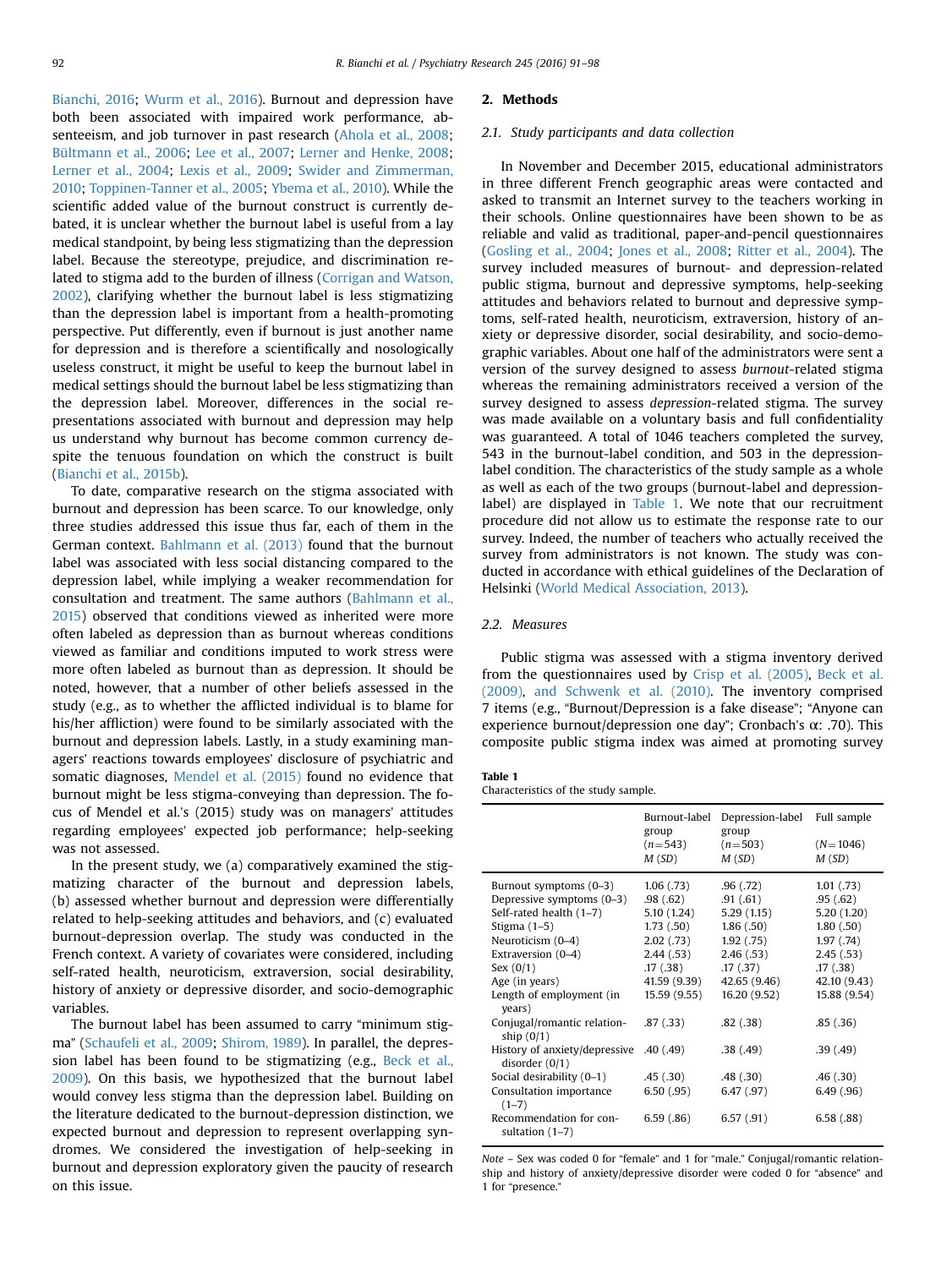conciseness as well as adjustment to the conditions of interest (burnout and depression) and study population (schoolteachers). Two versions of the inventory were used in the study. The two versions differed in only one respect. The stigmatizing statements targeted burnout in the first version and depression in the second one. The inventory is presented in the Appendix section of this article.

The stigma inventory was followed by two items assessing the importance of consulting a health professional when an individual is burned out or depressed and the perceived need to recommend such a consultation. The first item was: "Is it important to consult a health professional if one suffers from burnout/depression? " (1–7 scale, from not important at all to very important). The second item was: "Would you urge a close relative or a friend to consult a health professional if that close relative or friend appeared to be burned out/depressed? " (1–7 scale, from in no case to without hesitation). In the burnout-label condition, the two items targeted burnout whereas in the depression-label condition, the two items targeted depression.

Depressive symptoms were assessed with the 9-item depression module of the Patient Health Questionnaire (PHQ-9; [Kroenke](#page-6-0) [et al., 2001](#page-6-0); Cronbach's α: .86). The PHQ-9 allows for the assessment of the depressive symptoms experienced by the respondent over the last two weeks, based on a 4-point scale (from 0 for not at all to 3 for nearly every day). The PHQ-9 targets the nine diagnostic criteria for major depressive episode of the DSM-5 [\(American](#page-6-0) [Psychiatric Association, 2013](#page-6-0)).

Burnout symptoms were assessed with the 14-item version of the Shirom-Melamed Burnout Measure (SMBM; [Toker et al., 2012;](#page-7-0) Cronbach's  $\alpha$ : .95). The SMBM comprises three dimensions: physical fatigue (6 items; e.g., "I feel physically drained"; Cronbach's  $\alpha$ : .94), cognitive weariness (5 items; e.g., "I have difficulty concentrating"; Cronbach's  $\alpha$ : .96), and emotional exhaustion (3 items; e.g., "I feel I am unable to be sensitive to the needs of coworkers and students"; Cronbach's α: .89). In order to enhance the validity of the comparisons between burnout and depression, we standardized the time window within which the two entities were assessed. The response frame of the PHQ-9 (4-point scale from 0 for not at all to 3 for nearly every day) was thus used for assessing both depression and burnout. The SMBM is one of the most widely used instruments for the measurement of burnout ([Shirom and Melamed, 2006](#page-7-0); [Toker and Biron, 2012\)](#page-7-0).

The PHQ-9 and the SMBM were both followed by two items assessing health-seeking behaviors and intentions in relation to the reported depressive and burnout symptoms. The first item was: "Did you consult a health professional (e.g., a physician, a psychologist or a psychotherapist) over the last 12 months regarding the problems you may have reported in the above questionnaire? " The second item was: "Do you plan to consult a health professional (e.g., a physician, a psychologist or a psychotherapist) regarding the problems you may have reported in the above questionnaire? " Through those items, participants were questioned about the help-seeking behaviors and intentions triggered by their own depressive and burnout symptoms.

The NEO Five-Factor Inventory (NEO-FFI; [Costa and McCrae,](#page-6-0) [1992](#page-6-0); [Rolland et al., 1998\)](#page-6-0) was used for assessing neuroticism (12 items; Cronbach's  $\alpha$ : .85) and extraversion (12 items; Cronbach's α: .76). Participants are asked to respond based on a 5-point scale (from 0 for strongly disagree to 4 for strongly agree). The NEO-FFI is an instrument of reference for the measurement of the Big Five personality traits [\(McCrae and Costa, 2004\)](#page-6-0).

Social desirability was assessed with three items extracted from the Marlowe-Crowne Social Desirability Scale ([Crowne and](#page-6-0) [Marlowe, 1960\)](#page-6-0): (1) "I have never intensely disliked anyone."; (2) "No matter who I'm talking to, I'm always a good listener."; (3) "I'm always willing to admit it when I make a mistake.". Participants responded using a "True/False" scale. The three items were disseminated throughout the survey in order to reduce the probability that their purpose be identified by respondents.

Finally, participants responded to a socio-demographic (sex, age, length of employment, involvement in a conjugal/romantic relationship) and health (self-rated health and history of anxiety or depressive disorder) questionnaire. Self-rated health was assessed with a single item (see [Eriksson et al., 2001\)](#page-6-0): "How would you rate your general health status? " Participants responded using a 1–7 scale (from "very bad health" to "very good health"). History of anxiety or depressive disorder was assessed with the following "Yes/No" item: "Have you ever been diagnosed for an anxiety or a depressive disorder (by a physician, a psychologist or a psychiatrist)? Answer 'Yes' only if this diagnosis has resulted in psychotherapeutic treatment and/or treatment with medication." The second part of the item was intended to limit the risk of falsepositive report.

#### 2.3. Data analyses

The data were processed using analysis of variance (ANOVA), analysis of covariance, and correlation analysis. Thus, both categorical and dimensional analyses were carried out. The label of interest (burnout versus depression) was the independent variable in categorical analyses.

In the interest of further examining the relationship of burnout to depression, we conducted a confirmatory factor analysis (CFA) involving the latent variables implied by the PHQ-9 and the SMBM. To address the fact that these data come from Likert scales, we used maximum likelihood estimation with the Satorra-Bentler correction found in Mplus 7.3 (Muthén and Muthén, 1998–2015). Satorra-Bentler corrects the standard errors and chi square for violations of multivariate normality. It also corrects derived fit statistics based on the chi square.

## 3. Results

A first ANOVA showed that the burnout label  $(M=1.73, 1.73)$  $SD = .50$ ) was associated with a weaker stigma score than the depression label ( $M=1.86$ ,  $SD=.50$ ), F (1, 1044) $=16.87$ , p < 001, partial  $\eta^2$ =.02. The observed effect remained statistically significant controlling (either separately or simultaneously) for burnout and depressive symptoms, self-rated health, neuroticism, extraversion, social desirability, history of anxiety or depressive disorder, and socio-demographic variables. Only .80% of the participants in the depression-label group (4/503) exhibited mean stigma scores signaling agreement with the stigmatizing statements (i.e., mean stigma scores above 3). In the burnout-label group, this percentage was .55 (3/543).

Two other ANOVAs revealed that participants (a) assigned equivalent importance to consulting a health professional in case of burnout ( $M=6.50$ ,  $SD=.95$ ) and in case of depression ( $M=6.47$ ,  $SD = .97$ ), F (1, 1044) = .40, p = .53, and (b) similarly recommended that a health professional be consulted in case of burnout  $(M=6.59, SD=.86)$  and in case of depression  $(M=6.57, SD=.91)$ , F  $(1, 1044) = .12$ ,  $p = .73$ . The absence of a between-group difference remained controlling for the earlier-mentioned covariates. Only 1.39% of the participants in the depression-label group (7/503) and 1.10% of the participants in the burnout-label group (6/543) considered consultation unimportant. About 5.17% of the participants in the depression-label group (26/503) and 4.97% of the participants in the burnout-label group (27/543) had no opinion about the question. Similar results were obtained regarding recommendation for consultation. Only 1.79% of the participants would not have urged a close relative or a friend to consult a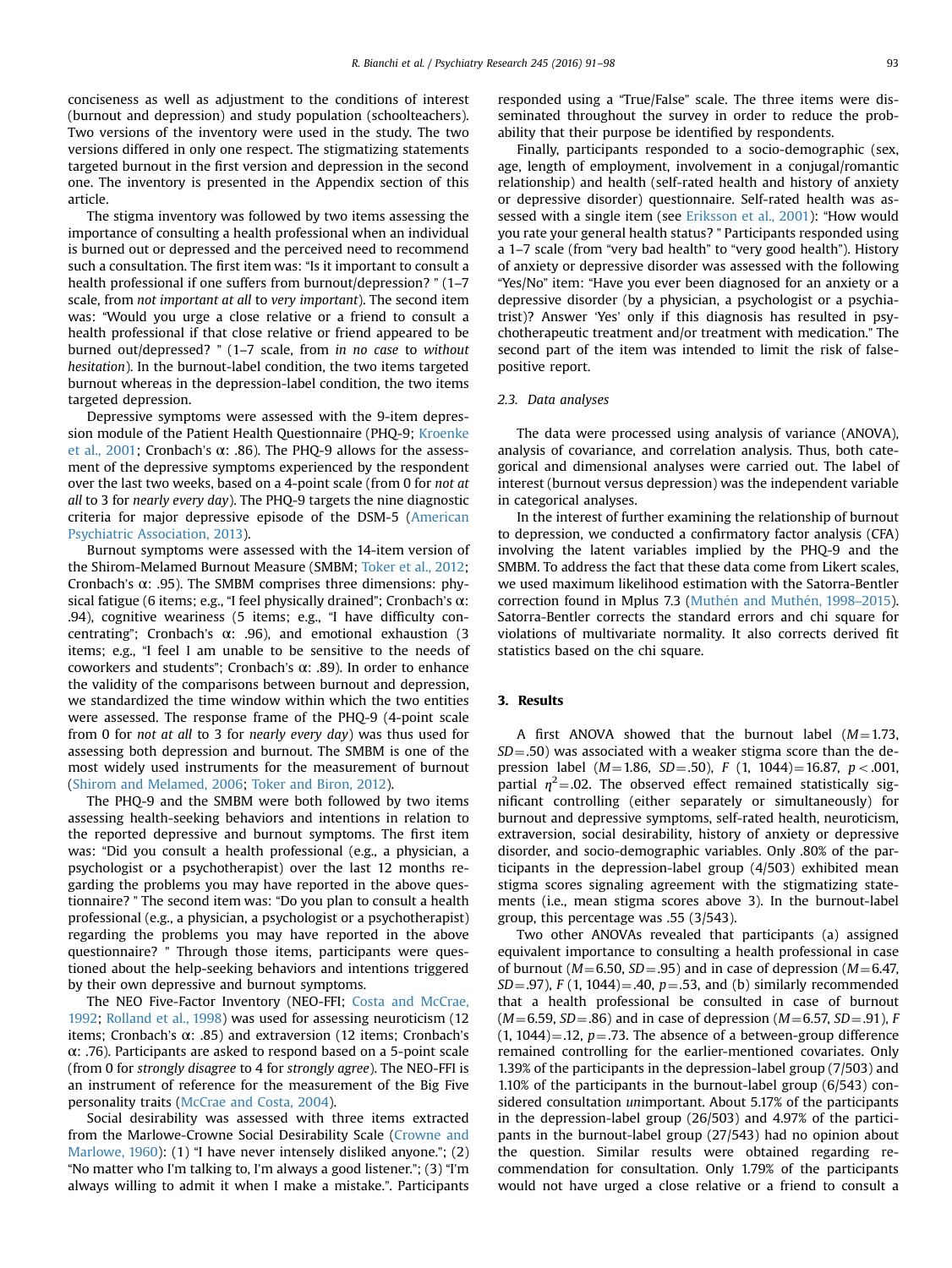#### <span id="page-3-0"></span>Table 2

Correlations among the main study variables.

|     |                                        | ı.     | 2.       | 3.     | 4.                       | 5.                       | 6.              | 7.     | 8.                | 9.     | 10.    | 11.    | 12.    | 13.    | 14.                      |
|-----|----------------------------------------|--------|----------|--------|--------------------------|--------------------------|-----------------|--------|-------------------|--------|--------|--------|--------|--------|--------------------------|
|     | <b>Burnout symptoms</b>                |        | .84      | $-.47$ | $-.03$                   | .55                      | $-.27$          | .02    | .08               | .10    | $-.05$ | .23    | $-.14$ | $-.09$ | $-.09$                   |
|     | Depressive symptoms                    | .81    | $\equiv$ | $-.49$ | $-.01$                   | .59                      | $-.21$          | .02    | .03               | .03    | $-.09$ | .24    | $-.14$ | $-.15$ | $-.14$                   |
| 3.  | Self-rated health                      | $-.44$ | $-.52$   | -      | .00                      | $-.44$                   | .26             | $-.05$ | $-.03$            | $-.03$ | .07    | $-.17$ | .15    | .16    | .15                      |
| 4.  | Stigma                                 | $-.04$ | .02      | .01    | $\overline{\phantom{0}}$ | .07                      | $-.09$          | .06    | .02               | .04    | $-.10$ | $-.10$ | $-.05$ | $-.23$ | $-.22$                   |
| 5.  | Neuroticism                            | .56    | .63      | $-.44$ | .03                      | $\overline{\phantom{0}}$ | $-.34$          | $-.06$ | $-.05$            | .01    | $-.07$ | .28    | $-.24$ | $-.16$ | $-.11$                   |
| 6.  | Extraversion                           | $-.35$ | $-.30$   | .26    | $-.11$                   | $-.41$                   | $\qquad \qquad$ | $-.10$ | $-.15$            | $-.13$ | .03    | $-.07$ | .11    | .17    | .12                      |
|     | Sex                                    | $-.02$ | $-.04$   | .01    | .10                      | $-.10$                   | $-.17$          | -      | .03               | $-.00$ | .10    | $-.09$ | $-.13$ | $-.13$ | $-.15$                   |
| 8.  | Age                                    | .09    | .06      | $-.06$ | $-.00$                   | $-.05$                   | $-.12$          | .08    | $\qquad \qquad =$ | .80    | $-.02$ | .06    | .06    | .04    | .05                      |
| 9.  | Length of employment                   | .08    | .06      | $-.02$ | .01                      | $-.02$                   | $-.10$          | .06    | .86               | $-$    | .01    | .07    | $-.00$ | .04    | .02                      |
| 10. | Conjugal/romantic relationship         | $-.07$ | $-.07$   | .10    | .03                      | $-.01$                   | .01             | $-.04$ | $-.05$            | $-.05$ | -      | $-.13$ | $-.01$ | $-.01$ | $-.00$                   |
| 11. | History of anxiety/depressive disorder | .23    | .27      | $-.21$ | $-.13$                   | .34                      | $-.11$          | $-.07$ | .14               | .10    | $-.08$ | -      | $-.04$ | .05    | .04                      |
| 12. | Social desirability                    | $-.12$ | $-.12$   | .08    | $-.04$                   | $-.16$                   | .13             | $-.00$ | .10               | .10    | .04    | $-.01$ | $-$    | .11    | .12                      |
| 13. | Consultation importance                | $-.08$ | $-.09$   | .08    | $-.25$                   | $-.04$                   | .09             | $-.14$ | .02               | $-.02$ | $-.03$ | .11    | .08    | $-$    | .73                      |
| 14. | Recommendation for consultation        | $-.05$ | $-.06$   | .06    | $-.21$                   | $-.01$                   | .11             | $-.13$ | $-.02$            | $-.05$ | .02    | .14    | .14    | .74    | $\overline{\phantom{0}}$ |

Notes – Entries below the diagonal concern the burnout-label group ( $n=543$ ); entries above the diagonal concern the depression-label group ( $n=503$ ). Non-significant correlation coefficients are italicized. Stigma, consultation importance, and recommendation for consultation were related to burnout in the burnout-label group and related to depression in the depression-label group.

health professional for depression (9/503; about 2.98% of the participants [15/503] had no opinion about the question). This percentage was 1.10 for burnout (6/543; about 2.95% of the participants [16/543] had no opinion about the question).

In both the burnout-label and the depression-label group, stigma was negatively correlated with consultation importance  $(r = -.25$  and  $r = -.23$ , respectively,  $ps < .001$ ) and recommendation for consultation  $(r = -.21$  and  $r = -.22$ , respectively,  $ps < .001$ ). Consultation importance and recommendation for consultation were strongly associated with one another in both the burnout-label group,  $r = .74$ ,  $p < .001$ , and the depression-label group,  $r = .73$ ,  $p < .001$ .

Burnout and depressive symptoms were found to be very strongly correlated,  $r = .83$ ,  $p < .001$ . When corrected for attenuation, the correlation between the two variables reached .91. Selfrated health, neuroticism, extraversion, and history of anxiety or depressive disorder were each similarly correlated with burnout and depression (Table 2).

As displayed in Table 3, burnout and depressive symptoms were associated with 12-month help-seeking behaviors and intentions to seek help in the future to a similar extent.

In view of the large overlap of burnout with depression, we examined the correlations between each of the three dimensions of burnout (physical fatigue, cognitive weariness, and emotional exhaustion) and depressive symptoms (Table 4). The mean correlation among the three dimensions of burnout  $(r=.61;$  computed from .71, .58, and .55) was weaker than the mean correlation of the three dimensions of burnout with depressive symptoms  $(r=.70;$ computed from .77, .74, and .59).

To further investigate the relationship between burnout and

## Table 3

Correlations between (a) reported burnout symptoms and help-seeking for burnout symptoms, and (b) reported depressive symptoms and help-seeking for depressive symptoms  $(N=1046)$ .

|                                                      | Help-seeking | Help-seeking  | Help-seeking | Help-seeking  |
|------------------------------------------------------|--------------|---------------|--------------|---------------|
|                                                      | behavior for | intention for | behavior for | intention for |
|                                                      | burnout      | burnout       | depressive   | depressive    |
|                                                      | symptoms     | symptoms      | symptoms     | symptoms      |
| <b>Burnout</b><br>symptoms<br>Depressive<br>symptoms | .36          | .42           | .37          | .42           |

Notes – All correlation coefficients are significant at  $p < .001$ . Help-seeking behavior and help-seeking intention were coded 0 for "absence" and 1 for "presence."

#### Table 4

Correlations between each of the three dimensions of burnout as assessed with the Shirom-Melamed Burnout Measure and depressive symptoms as assessed with the 9-item depression module of the Patient Health Questionnaire ( $N=1046$ ).

|                                                                    | Cognitive | Emotional  | Depressive        |
|--------------------------------------------------------------------|-----------|------------|-------------------|
|                                                                    | weariness | exhaustion | symptoms          |
| Physical fatigue<br>Cognitive weariness<br>Emotional<br>exhaustion | .71       | .55<br>.58 | .77<br>.74<br>.59 |

Note – All correlation coefficients are significant at  $p < .001$ .

depressive symptoms, we used the following procedure, in accordance with recommendations in [McDonald \(1999\) and McDo](#page-6-0)[nald and Ho \(2002\).](#page-6-0) We fitted the CFA model implied by the scales. This model included four latent variables: depression (DEP; PHQ-9 items 1–9); physical fatigue (PF; SMBM items 1–6); cognitive weariness (CW; SMBM items 7–11); and emotional exhaustion (EE; SMBM items 12–14).

The four-factor model converged rapidly to a proper solution involving no Heywood case (SB Scaling  $=$  1.27; RMSEA  $=$  0.068; CFI = 0.926; TLI = 0.917; SRMR = 0.051). The fit of this model, although reasonable, was not completely acceptable. We thus tentatively and cautiously interpret it. In particular, we note that the correlation among latent variables was quite high, with the DEP latent variable correlating as high or higher with the PF, CW, and EE latent variables than these three latent variables correlated with each other (see Table 5; factor loadings for the models are available as online supplemental materials).

To deal with the misfit in the pure four-factor CFA, we revised the model paying attention to cross-loadings and doublets, which were created by items with related content. Two items had substantial misfit with blocks of items in another factor. For example, the fourth item of the PHQ-9 (related to fatigue) had large positive covariance residuals with all PF items. We allowed it to cross-load

## Table 5

Correlations among the latent variables in the initial four-factor model.

|                | <b>CW</b> | EE             | <b>DEP</b>        |
|----------------|-----------|----------------|-------------------|
| PF<br>CW<br>EE | .73       | $.55$<br>$.61$ | .85<br>.80<br>.67 |

Note – PF = physical fatigue latent factor;  $CW =$  cognitive weariness latent factor;  $EE =$  emotional exhaustion latent factor;  $DEF =$  depression latent factor.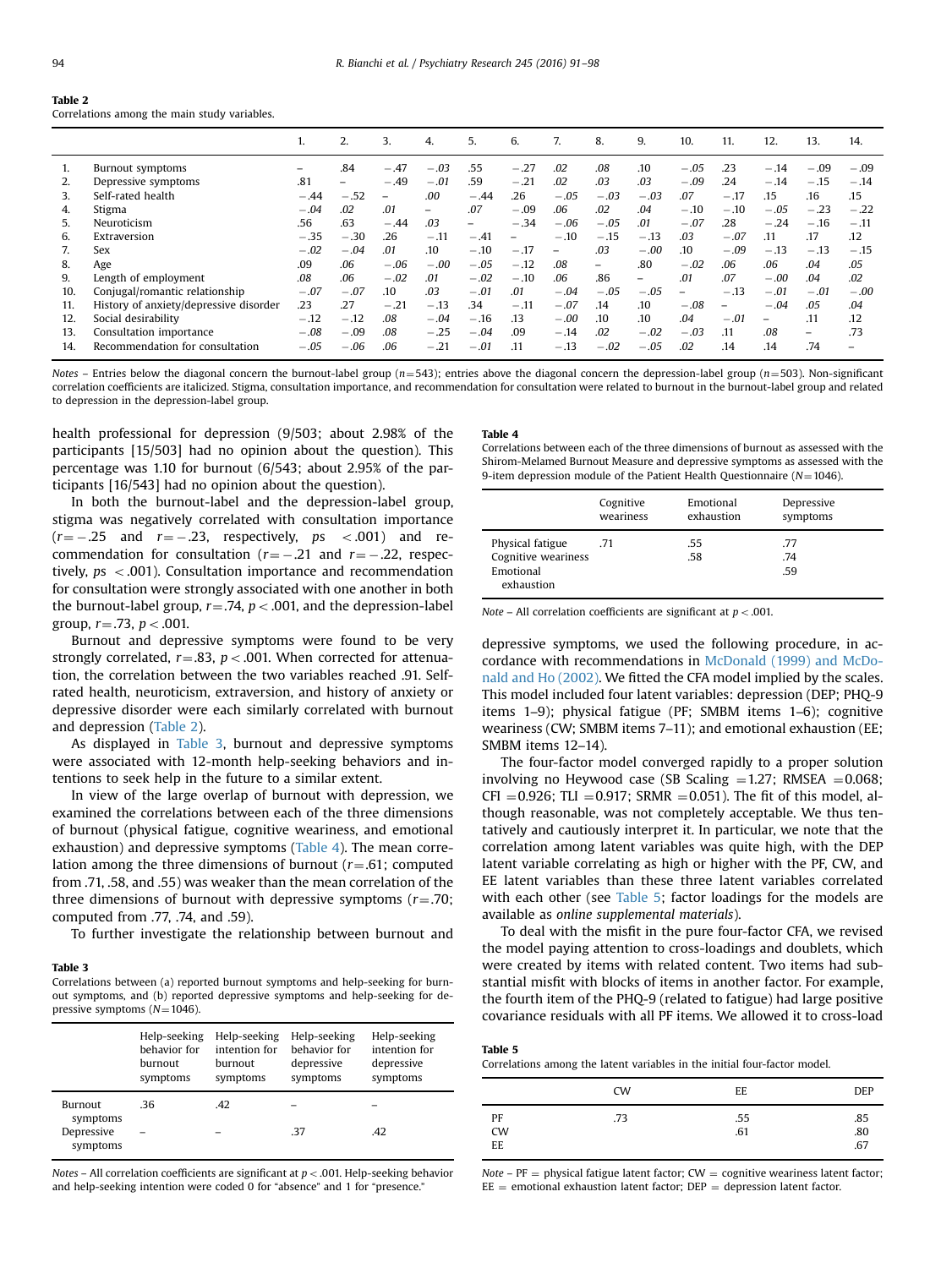#### <span id="page-4-0"></span>Table 6

Correlations among the latent variables in the revised four-factor model (doublets and cross-loadings incorporated).

|                | <b>CW</b> | EE         | <b>DEP</b>       |
|----------------|-----------|------------|------------------|
| PF<br>CW<br>EE | .72       | .54<br>.61 | .80<br>$.77$ .68 |

Note –  $PF =$  physical fatigue latent factor;  $CW =$  cognitive weariness latent factor;  $EE =$  emotional exhaustion latent factor; DEP = depression latent factor.

with PF; its resulting loading was, in fact, larger with the PF factor than with the DEP factor. Doublets refer to pairs of items that correlate more strongly than is consistent with a factor. For instance, the seventh (altered cognitive activity) and eighth (psychomotor slowness/agitation) items of the PHQ-9 both refer to impairments that are likely to intersect more strongly than would be predicted by the factor structure. To address this concern, we correlated the residuals of such pairs of ill-fitting items. This revised model fit much better than the previous one (SB Scaling  $=$  1.26; RMSEA  $=$ .048; CFI  $=$ .965; TLI  $=$ .959; SRMR  $=$ .037). Despite our revision, the general story of the factor correlations did not change markedly: The DEP latent variable was still more strongly correlated with the PF, CW, and EE latent variables than the latter three latent variables correlated with each other (see Table 6).

Finally, to ensure that we did not miss anything important, we ran an exploratory factor analysis using oblique geomin rotation with five factors. The four-factor solution essentially reproduced the four-factor model and a fifth factor was weak with only very small loadings. Because the rotation was oblique, factor correlations were obtained. The correlations were very similar to the correlations obtained in the revised model, as were the loadings. This finding gives us confidence that the revised model is satisfactory.

## 4. Discussion

The present study was conducted in France and involved a sample of 1046 schoolteachers. Its main objectives were to (a) compare the stigmatizing character of the burnout and depression labels, (b) assess whether burnout and depression were differentially related to help-seeking attitudes and behaviors, and (c) address the issue of burnout-depression overlap.

An effect of the label of interest (burnout versus depression) on participants' ratings of public stigma was detected. This label effect, however, was small (explained variance: 2%). The levels of stigma associated with both the burnout and the depression label appeared to be relatively low. Indeed, fewer than 1% of the participants in both the burnout-label and the depression-label group exhibited a stigma score signaling agreement with the proposed stigmatizing statements. The practical implications of the observed difference in stigma scores between the burnout and depression labels are therefore unclear. This being noted, our results are to some extent consistent with those of [Bahlmann et al. \(2013\),](#page-6-0) who found clues that the burnout label is less stigmatizing than the depression label.

Our observation that the depression label carried little stigma apparently contrasts with the findings from past European research (e.g., [Crisp et al., 2005\)](#page-6-0) and, more specifically, from research conducted in France. [Beck et al. \(2009\)](#page-6-0), reporting the results from a study carried out in 2005 and involving a sample representative of the French general population aged 15-75, concluded that nearly 20% of the respondents had stigmatizing opinions about depressed individuals. It is worth noting, however, that these stigmatizing opinions were found to be specifically expressed by the youngest and oldest respondents and by respondents with low levels of education. These two points may explain the discrepancy between the results reported by [Beck et al. \(2009\)](#page-6-0) and our results. Indeed, our sample comprised teachers, that is, individuals with relatively high levels of education. In addition, the fact that our sample only included working individuals limited the age range of the respondents between narrower boundaries—21–64 compared to 15–75 in Beck et al.'s (2009) study. Thus, the differences in the obtained results may reflect differences in the characteristics of the study samples.

Alternately, it could be hypothesized that the stigma associated with depression has abated over the last years in France. Indeed, as socially-produced beliefs, stigmas are dynamic entities that can change over time (e.g., weaken or strengthen, appear or disappear) as social contexts evolve [\(Angermeyer et al., 2014](#page-6-0); [Evans-Lacko](#page-6-0) [et al., 2013](#page-6-0)). Whether such a hypothesis can be formulated confidently in the present case is nevertheless unclear given that, although alterable, stigmas tend to show decade-long inertia ([Angermeyer et al., 2014;](#page-6-0) [Angermeyer et al., 2013;](#page-6-0) [Roelandt et al.,](#page-6-0) [2010\)](#page-6-0). With regard to burnout, our results are consistent with the long-formulated assumption that the burnout label carries "minimum stigma" [\(Schaufeli et al., 2009;](#page-6-0) [Shirom, 1989](#page-6-0)).

Participants similarly prescribed that a health professional be consulted in the case of burnout and in the case of depression, suggesting that burnout and depression were viewed as conditions that equally call for treatment. In addition, the burnout and depressive symptoms reported by the participants were similarly associated with (a) help-seeking behaviors over the last 12 months and (b) intentions to seek help in the future [\(Table 3](#page-3-0)). These findings further question the practical implications of the slight difference in stigma that we observed between the burnout and depression labels. Our results differ from those reported by [Bahl](#page-6-0)[mann et al. \(2013\),](#page-6-0) who found that burnout was associated with a weaker recommendation for consultation and treatment. Between-study differences in employed measures, target populations, and countries of interest may account for these discrepancies. However, more research is needed to clarify the question.

Consistent with the results of an increasing number of studies (e.g., [Ahola et al., 2014](#page-6-0); [Schonfeld and Bianchi, 2016;](#page-6-0) [Wurm et al.,](#page-7-0) [2016\)](#page-7-0), our findings indicated substantial overlap of burnout with depression. First, we observed a disattenuated correlation of .91 between burnout and depression, suggestive of empirical redundancy between the two constructs [\(Cole et al., 2012](#page-6-0); [Le et al.,](#page-6-0) [2010\)](#page-6-0). Associations of such a magnitude are likely to be found when correlating two measures of burnout (e.g., [Shirom and](#page-7-0) [Melamed, 2006](#page-7-0)) or two measures of depression (e.g., [Kung et al.,](#page-6-0) [2013\)](#page-6-0), in other words, two measures of the same construct. It is noteworthy that the burnout-depression correlation found in the present study is somewhat stronger than the correlations usually reported in research on burnout and depression (see [Bianchi et al.,](#page-6-0) [2015a\)](#page-6-0). Our assessment of burnout and depression within the same time window may be critical to explaining this discrepancy. Indeed, burnout and depression are ordinarily assessed within different time frames. Burnout is most frequently assessed on an annual basis (with the Maslach Burnout Inventory) or a monthly basis (with the SMBM) whereas depression is generally assessed over a one-week period (e.g., with the Center for Epidemiologic Studies Depression Scale) or a two-week period (e.g., with the PHQ-9). This state of affairs may have resulted in an underestimation of burnout-depression overlap in many past studies. Second, the correlations of burnout and depression with the other variables under scrutiny—including self-rated health, neuroticism, extraversion, and history of anxiety or depressive disorder—were very similar [\(Table 2\)](#page-3-0). Incidentally, our finding that neuroticism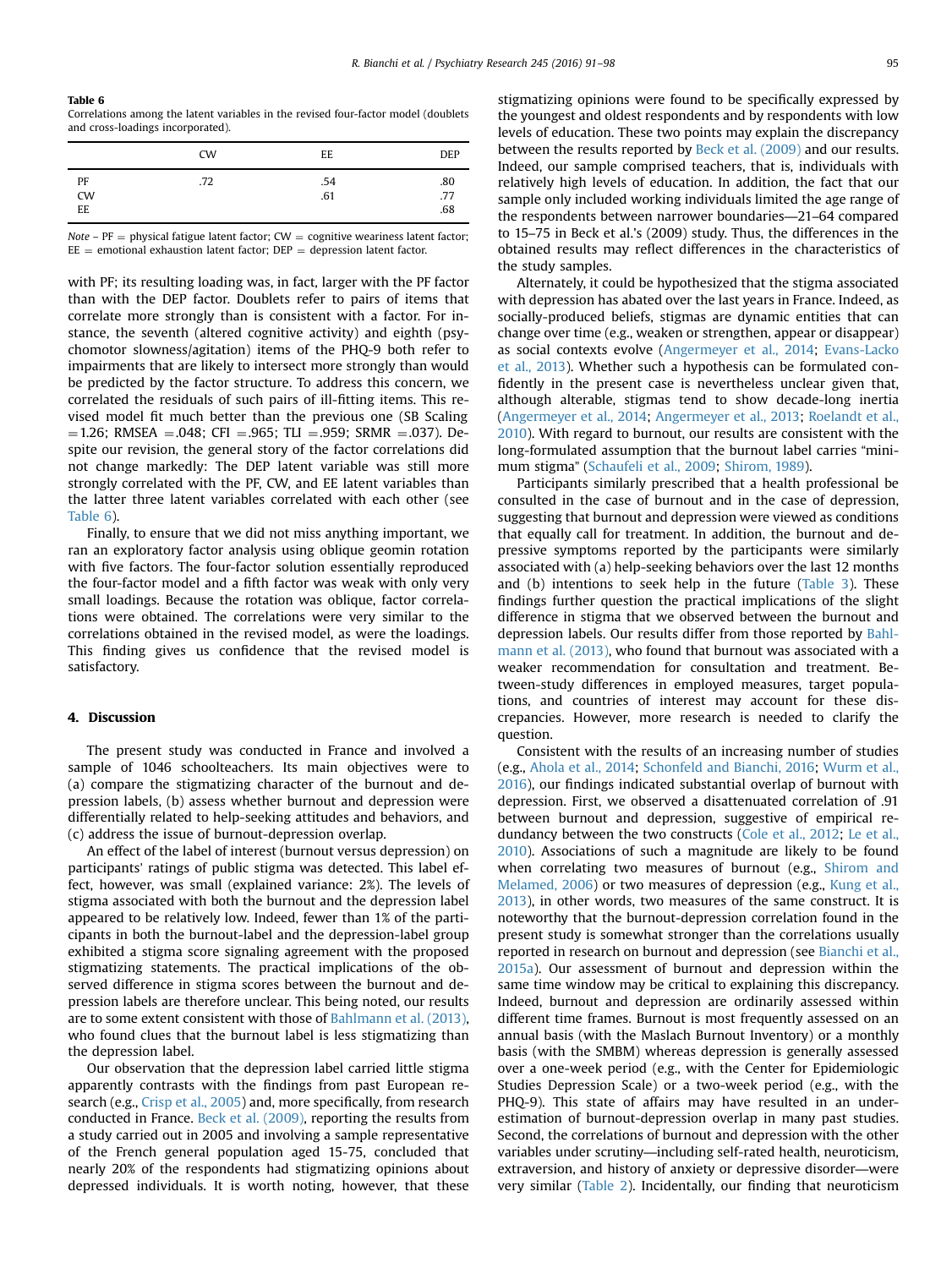<span id="page-5-0"></span>and extraversion were each similarly correlated with burnout and depression does not support the view that personality plays a greater role in depression than in burnout [\(Melchers et al., 2015\)](#page-6-0). Third, the three dimensions of burnout (physical fatigue, cognitive weariness, and emotional exhaustion) were found to be less strongly correlated with each other than with depressive symptoms ([Table 4](#page-3-0)). The correlations among factors obtained in a CFA (see [Tables 5](#page-3-0) and [6](#page-4-0)) are consistent with the correlations obtained with the raw scales: the latent depression factor tended to be more highly correlated with the latent physical fatigue, cognitive weariness, and emotional exhaustion factors than the latter three factors were correlated with each other. Such results suggest that depressive symptoms occupy a central place in the burnout syndrome (see also [Bianchi et al., 2015c\)](#page-6-0). Taken together, these results support the view that burnout is part of the spectrum of depression.

Overall, our findings indicate that burnout and depression may not be distinct at a nosological level—i.e., when considered as syndromes—but may differ in terms of social representations when considered as labels. This double point might be critical for understanding the "success" of burnout and the rapid appropriation of the notion by many workers and medical practitioners. The less-stigmatizing character of the burnout label may have derived from the belief that burnout is more of an exogenous condition than depression [\(Maslach et al., 2001](#page-6-0)). Indeed, this belief promotes a focus on the environment of the affected individuals rather than on the affected individuals themselves, thus reducing the probability that the affected individuals be "personally blamed" for their condition. We note, however, that while this belief is still discernible in the general public [\(Bahlmann et al., 2015](#page-6-0)), it may have become less influential. Recent studies carried out in France suggest that about two of three individuals view depression as a "social problem" [\(Beck et al., 2009\)](#page-6-0) and about 80% consider work stress a possible cause of depression [\(Angermeyer et al., 2013](#page-6-0)).

The present study has at least five limitations. First, the representativeness of our study sample vis-à-vis its reference population (French schoolteachers) is unknown. By implication, we cannot rule out the possibility that schoolteachers with more stigmatizing views of burnout and/or depression may have been less prone to responding to the survey. Although we controlled for social desirability, replication studies involving representative samples are needed. Second, only one occupational group was examined (schoolteachers), in only one country (France), which restricts the external validity of the study. It should be underscored that schoolteachers constitute a highly specific occupational group, notably because of their relatively high level of education and of their roles as models for citizenship and scholarship. Third, we mainly focused in this study on the public dimension of stigma; however, stigma has other facets (e.g., selfstigma; see [Corrigan et al., 2014\)](#page-6-0). Their investigation should be high on researchers' agenda. Fourth, we relied on a composite index of public stigma derived from three previously-used stigma questionnaires [\(Beck et al., 2009;](#page-6-0) [Crisp et al., 2005](#page-6-0); [Schwenk et al.,](#page-6-0) [2010\)](#page-6-0) in order to promote conciseness and fitness to the specific conditions (burnout and depression) and population (schoolteachers) under consideration. However, this choice limits our knowledge of the psychometric properties of the employed measure. Fifth, help-seeking behavior was inferred based on self-report. Research relying on alternative sources of information (e.g., medical records) would be useful.

In this study, the burnout label appeared to be a little less stigmatizing than the depression label. Both labels, however, carried relatively low levels of stigma. Help-seeking attitudes and behaviors were not found to differ between burnout and depression. Additionally, our results suggest overlap of burnout and depressive symptoms. Thus, while burnout and depression as syndromes may not be distinct, burnout and depression as labels may be associated with different social representations. This being noted, our findings that (a) both the burnout and the depression labels carried limited stigma and (b) help-seeking attitudes/behaviors did not differ between burnout and depression do not plead for a promotion of the use of the burnout label in place of or in addition to the depression label. Tentatively, these findings rather suggest that burnout may not be more useful from a lay medical standpoint than from a scientific standpoint, in reference to the current debate on burnout-depression overlap ([Bianchi](#page-6-0) [et al., 2015b\)](#page-6-0). This view is consistent with the observation that depression is more and more regarded as a stress-related and social phenomenon among the general public [\(Angermeyer et al.,](#page-6-0) [2013;](#page-6-0) [Beck et al., 2009](#page-6-0)). Cross-national, multi-occupational studies are needed in order to further address the issue of burnout- and depression-related stigma. Great attention should be paid to occupation-correlated factors such as education and socio-economic status in future research, given the association of these factors with mental illness stigma [\(Corrigan et al., 2012;](#page-6-0) [Evans-Lacko](#page-6-0) [et al., 2013](#page-6-0)).

In a recent official report, the Académie Nationale de Médecine a public health institution of reference in France—concluded that the expansion of the use of the term "burnout" was a source of confusion because of the nosological vagueness of the notion ([Académie Nationale de Médecine, 2016](#page-6-0)). By learning more about how stigma weighs upon the burnout and depression labels, researchers could further determine whether encouraging the use of the burnout label is of any relevance in terms of public health, aside from the problem of the scientific and nosological utility of the burnout construct.

#### Table A1

The seven items of the stigma inventory, in the original French version and in a version translated into English. Depending on the condition (burnout-label versus depression-label), either the term "burnout" or the term "depression" was used in each of the seven items. The items were rated using a one-to-five scale (1= strongly disagree;  $2 =$  disagree; 3 = no opinion; 4 = agree; 5 = strongly agree).

| French version                                                                                                                                  | English version                                                                                                                      |
|-------------------------------------------------------------------------------------------------------------------------------------------------|--------------------------------------------------------------------------------------------------------------------------------------|
| 1. Une personne en burnout/dépression ne peut blâmer qu'elle-même pour<br>ce qui lui arrive.                                                    | A burned out/depressed individual can only blame him/herself for what happens to him/<br>her.                                        |
| 2. N'importe qui peut faire un(e) burnout/dépression un jour.                                                                                   | Anyone can experience burnout/depression one day.                                                                                    |
| 3. Au lieu de se plaindre, une personne en burnout/dépression devrait se<br>ressaisir et se responsabiliser.                                    | Instead of complaining, a burnout out/depressed individual should pull him/herself to-<br>gether and be responsible for him/herself. |
| 4. Il faudrait faire plus pour prendre en charge les personnes en burnout/<br>dépression.                                                       | More should be done to take care of individuals with burnout/depression.                                                             |
| 5. Chercher à aider une personne en burnout/dépression est une perte de<br>temps.                                                               | Seeking to help a burned out/depressed individual is a waste of time.                                                                |
| 6. Le/La burnout/dépression est une « fausse » maladie.<br>7. Il est important d'apporter son soutien à une personne en burnout/<br>dépression. | Burnout/Depression is a "fake" disease.<br>It is important to support someone with burnout/depression.                               |
|                                                                                                                                                 |                                                                                                                                      |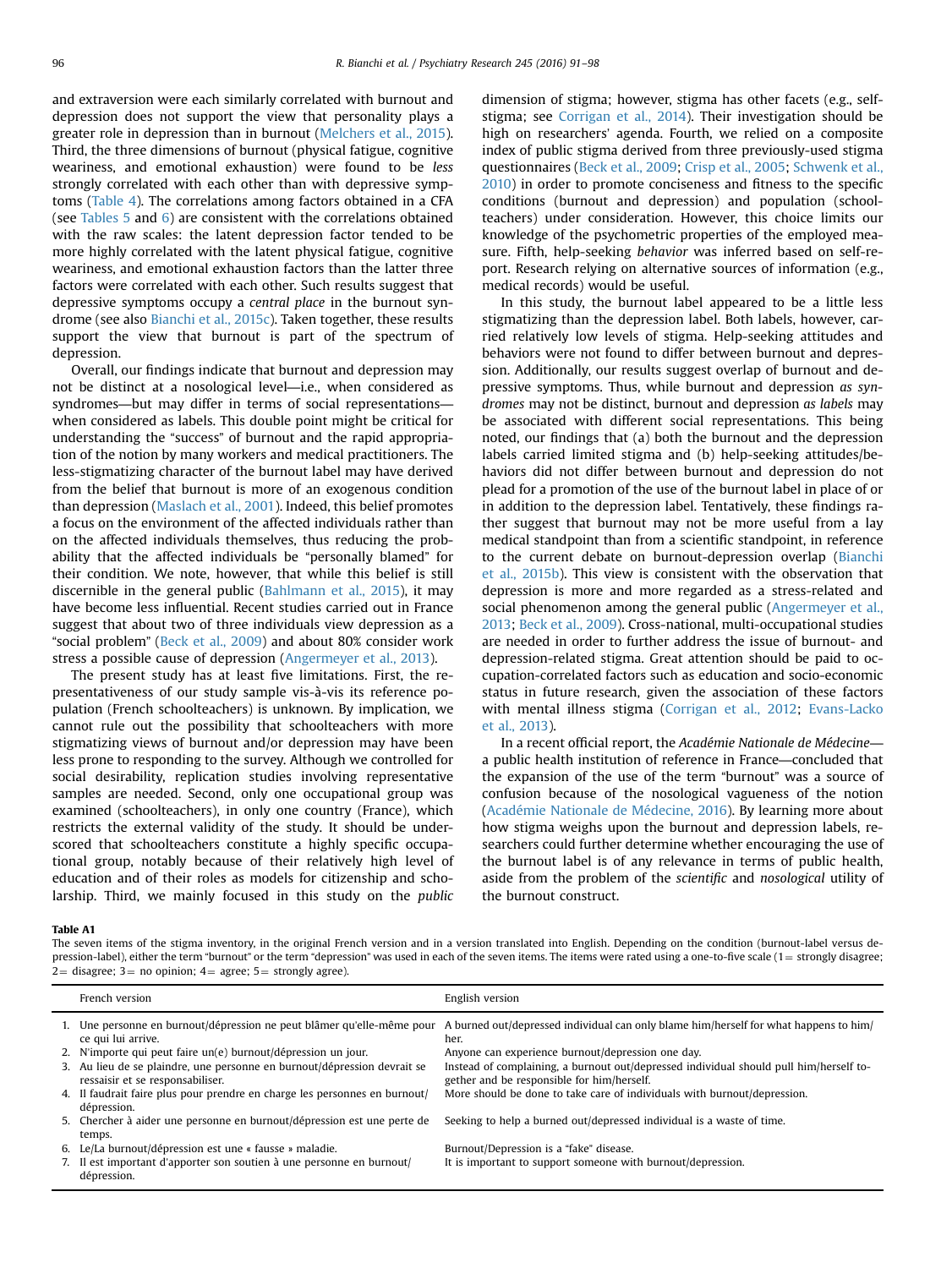## <span id="page-6-0"></span>Acknowledgment

The authors thank Jean-Pierre Rolland for his help with the NEO Five-Factor Inventory.

#### Appendix A

See [Table A1](#page-5-0).

## References

- [Académie Nationale de Médecine, 2016. Le Burn-Out. Académie Nationale de](http://refhub.elsevier.com/S0165-1781(16)30390-0/sbref1) [Médecine, Paris, France.](http://refhub.elsevier.com/S0165-1781(16)30390-0/sbref1)
- [Ahola, K., Hakanen, J., Perhoniemi, R., Mutanen, P., 2014. Relationship between](http://refhub.elsevier.com/S0165-1781(16)30390-0/sbref2) [burnout and depressive symptoms: a study using the person-centred approach.](http://refhub.elsevier.com/S0165-1781(16)30390-0/sbref2) [Burn. Res. 1, 29](http://refhub.elsevier.com/S0165-1781(16)30390-0/sbref2)–37.
- [Ahola, K., Kivimäki, M., Honkonen, T., Virtanen, M., Koskinen, S., Vahtera, J., et al.,](http://refhub.elsevier.com/S0165-1781(16)30390-0/sbref3) [2008. Occupational burnout and medically certi](http://refhub.elsevier.com/S0165-1781(16)30390-0/sbref3)fied sickness absence: a po[pulation-based study of Finnish employees. J. Psychosom. Res. 64, 185](http://refhub.elsevier.com/S0165-1781(16)30390-0/sbref3)–193.
- [American Psychiatric Association, 2013. Diagnostic and Statistical Manual of Mental](http://refhub.elsevier.com/S0165-1781(16)30390-0/sbref4) [Disorders, 5th ed. APA, Washington, DC.](http://refhub.elsevier.com/S0165-1781(16)30390-0/sbref4)
- [Angermeyer, M.C., Matschinger, H., Carta, M.G., Schomerus, G., 2014. Changes in the](http://refhub.elsevier.com/S0165-1781(16)30390-0/sbref5) [perception of mental illness stigma in Germany over the last two decades. Eur.](http://refhub.elsevier.com/S0165-1781(16)30390-0/sbref5) [Psychiatry 29, 390](http://refhub.elsevier.com/S0165-1781(16)30390-0/sbref5)–395.
- [Angermeyer, M.C., Millier, A., Rémuzat, C., Refaï, T., Toumi, M., 2013. Attitudes and](http://refhub.elsevier.com/S0165-1781(16)30390-0/sbref6) [beliefs of the French public about schizophrenia and major depression: Results](http://refhub.elsevier.com/S0165-1781(16)30390-0/sbref6) [from a vignette-based population survey. BMC Psychiatry 13, 1](http://refhub.elsevier.com/S0165-1781(16)30390-0/sbref6)–12.
- [Bahlmann, J., Angermeyer, M.C., Schomerus, G., 2013.](http://refhub.elsevier.com/S0165-1781(16)30390-0/sbref7) "Burnout" statt "Depression" [eine Strategie zur Vermeidung von Stigma? \[Calling it](http://refhub.elsevier.com/S0165-1781(16)30390-0/sbref7) "burnout" instead of "depression" – [a strategy to avoid stigma?\]. Psychiatr. Prax. 40, 78](http://refhub.elsevier.com/S0165-1781(16)30390-0/sbref7)–82.
- [Bahlmann, J., Schomerus, G., Angermeyer, M.C., 2015. Nicht ganz dasselbe: Kran](http://refhub.elsevier.com/S0165-1781(16)30390-0/sbref8)[kheitsvorstellungen von Burnout und Depression in der Allgemeinbevölkerung.](http://refhub.elsevier.com/S0165-1781(16)30390-0/sbref8) [\[Not quite the same: Illness beliefs regarding burnout and depression among](http://refhub.elsevier.com/S0165-1781(16)30390-0/sbref8) [the general population\]. Psychiatr. Prax. 42, 443](http://refhub.elsevier.com/S0165-1781(16)30390-0/sbref8)–447.
- [Beck, A.T., Alford, B.A., 2009. Depression: Causes and Treatment, 2nd ed. University](http://refhub.elsevier.com/S0165-1781(16)30390-0/sbref9) [of Pennsylvania Press, Philadelphia, PA.](http://refhub.elsevier.com/S0165-1781(16)30390-0/sbref9)
- [Beck, F., Guignard, R., Rolland Du Roscoat, E., Briffault, X., 2009. Attitudes et opi](http://refhub.elsevier.com/S0165-1781(16)30390-0/sbref10)[nions vis-à-vis de la dépression. In: Chan Chee, C., Beck, F., Sapinho, D., Guilbert,](http://refhub.elsevier.com/S0165-1781(16)30390-0/sbref10) [P. \(Eds.\), La Dépression en France \(Enquête Anadep\) 2005. INPES, Saint-Denis,](http://refhub.elsevier.com/S0165-1781(16)30390-0/sbref10) [France, pp. 119](http://refhub.elsevier.com/S0165-1781(16)30390-0/sbref10)–140.
- [Bianchi, R., Laurent, E., 2015. Emotional information processing in depression and](http://refhub.elsevier.com/S0165-1781(16)30390-0/sbref11) [burnout: an eye-tracking study. Eur. Arch. Psychiatry Clin. Neurosci. 265, 27](http://refhub.elsevier.com/S0165-1781(16)30390-0/sbref11)–34.
- [Bianchi, R., Schonfeld, I.S., 2016. Burnout is associated with a depressive cognitive](http://refhub.elsevier.com/S0165-1781(16)30390-0/sbref12) [style. Personal. Individ. Differ. \(in press\)](http://refhub.elsevier.com/S0165-1781(16)30390-0/sbref12)
- [Bianchi, R., Schonfeld, I.S., Laurent, E., 2015a. Burnout-depression overlap: a review.](http://refhub.elsevier.com/S0165-1781(16)30390-0/sbref13) [Clin. Psychol. Rev. 36, 28](http://refhub.elsevier.com/S0165-1781(16)30390-0/sbref13)–41.
- [Bianchi, R., Schonfeld, I.S., Laurent, E., 2015b. Is it time to consider the](http://refhub.elsevier.com/S0165-1781(16)30390-0/sbref14) "burnout syndrome" [a distinct illness? Front. Public Health 3, 158.](http://refhub.elsevier.com/S0165-1781(16)30390-0/sbref14)
- [Bianchi, R., Schonfeld, I.S., Laurent, E., 2015c. Is burnout separable from depression](http://refhub.elsevier.com/S0165-1781(16)30390-0/sbref15) [in cluster analysis? A longitudinal study. Soc. Psychiatry Psychiatr. Epidemiol.](http://refhub.elsevier.com/S0165-1781(16)30390-0/sbref15) [50, 1005](http://refhub.elsevier.com/S0165-1781(16)30390-0/sbref15)–1011.
- [Bültmann, U., Rugulies, R., Lund, T., Christensen, K., Labriola, M., Burr, H., 2006.](http://refhub.elsevier.com/S0165-1781(16)30390-0/sbref16) [Depressive symptoms and the risk of long-term sickness absence. Soc. Psy](http://refhub.elsevier.com/S0165-1781(16)30390-0/sbref16)[chiatry Psychiatr. Epidemiol. 41, 875](http://refhub.elsevier.com/S0165-1781(16)30390-0/sbref16)–880.
- [Cole, M.S., Walter, F., Bedeian, A.G., O'Boyle, E.H., 2012. Job burnout and employee](http://refhub.elsevier.com/S0165-1781(16)30390-0/sbref17) [engagement: a meta-analytic examination of construct proliferation. J. Manag.](http://refhub.elsevier.com/S0165-1781(16)30390-0/sbref17) [38, 1550](http://refhub.elsevier.com/S0165-1781(16)30390-0/sbref17)–1581.
- [Corrigan, P.W., Druss, B.G., Perlick, D.A., 2014. The impact of mental illness stigma](http://refhub.elsevier.com/S0165-1781(16)30390-0/sbref18) [on seeking and participating in mental health care. Psychol. Sci. Public Interest](http://refhub.elsevier.com/S0165-1781(16)30390-0/sbref18) [15, 37](http://refhub.elsevier.com/S0165-1781(16)30390-0/sbref18)–70.
- [Corrigan, P.W., Morris, S.B., Michaels, P.J., Rafacz, J.D., Rusch, N., 2012. Challenging](http://refhub.elsevier.com/S0165-1781(16)30390-0/sbref19) [the public stigma of mental illness: a meta-analysis of outcome studies. Psy](http://refhub.elsevier.com/S0165-1781(16)30390-0/sbref19)[chiatr. Serv. 63, 963](http://refhub.elsevier.com/S0165-1781(16)30390-0/sbref19)–973.

[Corrigan, P.W., Watson, A.C., 2002. Understanding the impact of stigma on people](http://refhub.elsevier.com/S0165-1781(16)30390-0/sbref20) [with mental illness. World Psychiatry 1, 16](http://refhub.elsevier.com/S0165-1781(16)30390-0/sbref20)–20.

- Costa Jr., P.T., McCrae, R.R., 1992. Revised NEO Personality Inventory (NEO-PI-R) and NEO Five-Factor Inventory (NEO-FFI) Professional Manual. Psychological Assessment Resources, Odessa, FL.
- [Crisp, A., Gelder, M., Goddard, E., Meltzer, H., 2005. Stigmatization of people with](http://refhub.elsevier.com/S0165-1781(16)30390-0/sbref21) [mental illnesses: a follow-up study within the Changing Minds campaign of the](http://refhub.elsevier.com/S0165-1781(16)30390-0/sbref21) [Royal College of Psychiatrists. World Psychiatry 4, 106](http://refhub.elsevier.com/S0165-1781(16)30390-0/sbref21)–113.
- [Crowne, D.P., Marlowe, D., 1960. A new scale of social desirability independent of](http://refhub.elsevier.com/S0165-1781(16)30390-0/sbref22) [psychopathology. J. Consult. Psychol. 24, 349](http://refhub.elsevier.com/S0165-1781(16)30390-0/sbref22)–354.
- [Cuijpers, P., Vogelzangs, N., Twisk, J., Kleiboer, A., Li, J., Penninx, B.W., 2014. Com](http://refhub.elsevier.com/S0165-1781(16)30390-0/sbref23)[prehensive meta-analysis of excess mortality in depression in the general](http://refhub.elsevier.com/S0165-1781(16)30390-0/sbref23) [community versus patients with speci](http://refhub.elsevier.com/S0165-1781(16)30390-0/sbref23)fic illnesses. Am. J. Psychiatry 171, [453](http://refhub.elsevier.com/S0165-1781(16)30390-0/sbref23)–[462.](http://refhub.elsevier.com/S0165-1781(16)30390-0/sbref23)
- [Eriksson, I., Unden, A.L., Elofsson, S., 2001. Self-rated health. Comparisons between](http://refhub.elsevier.com/S0165-1781(16)30390-0/sbref24) [three different measures. Results from a population study. Int. J. Epidemiol. 30,](http://refhub.elsevier.com/S0165-1781(16)30390-0/sbref24) [326](http://refhub.elsevier.com/S0165-1781(16)30390-0/sbref24)–[333.](http://refhub.elsevier.com/S0165-1781(16)30390-0/sbref24)
- [Evans-Lacko, S., Henderson, C., Thornicroft, G., 2013. Public knowledge, attitudes](http://refhub.elsevier.com/S0165-1781(16)30390-0/sbref25) [and behaviour regarding people with mental illness in England 2009](http://refhub.elsevier.com/S0165-1781(16)30390-0/sbref25)–2012. Br. [J. Psychiatry \(Suppl. 55\), s51](http://refhub.elsevier.com/S0165-1781(16)30390-0/sbref25)–s57.
- [Friberg, T., 2009. Burnout: from popular culture to psychiatric diagnosis in Sweden.](http://refhub.elsevier.com/S0165-1781(16)30390-0/sbref26) [Cult. Med. Psychiatry 33, 538](http://refhub.elsevier.com/S0165-1781(16)30390-0/sbref26)–558.
- [Gilbert, P., 2006. Evolution and depression: issues and implications. Psychol. Med.](http://refhub.elsevier.com/S0165-1781(16)30390-0/sbref27) [36, 287](http://refhub.elsevier.com/S0165-1781(16)30390-0/sbref27)–297.
- [Gosling, S.D., Vazire, S., Srivastava, S., John, O.P., 2004. Should we trust web-based](http://refhub.elsevier.com/S0165-1781(16)30390-0/sbref28) [studies? A comparative analysis of six preconceptions about Internet ques](http://refhub.elsevier.com/S0165-1781(16)30390-0/sbref28)[tionnaires. Am. Psychol. 59, 93](http://refhub.elsevier.com/S0165-1781(16)30390-0/sbref28)–104.
- [Hintsa, T., Elovainio, M., Jokela, M., Ahola, K., Virtanen, M., Pirkola, S., 2016. Is there](http://refhub.elsevier.com/S0165-1781(16)30390-0/sbref29) [an independent association between burnout and increased allostatic load?](http://refhub.elsevier.com/S0165-1781(16)30390-0/sbref29) [Testing the contribution of psychological distress and depression. J. Health](http://refhub.elsevier.com/S0165-1781(16)30390-0/sbref29) [Psychol. 21, 1576](http://refhub.elsevier.com/S0165-1781(16)30390-0/sbref29)–1586.
- [Hobfoll, S.E., Shirom, A., 2001. Conservation of resources theory: Applications to](http://refhub.elsevier.com/S0165-1781(16)30390-0/sbref30) [stress and management in the workplace. In: Golembiewski, R.T. \(Ed.\), Hand](http://refhub.elsevier.com/S0165-1781(16)30390-0/sbref30)[book of Organizational Behavior, 2nd ed. Marcel Dekker, New York, NY,](http://refhub.elsevier.com/S0165-1781(16)30390-0/sbref30) [pp. 57](http://refhub.elsevier.com/S0165-1781(16)30390-0/sbref30)–80.
- [Jones, S.R., Fernyhough, C., de-Wit, L., Meins, E., 2008. A message in the medium?](http://refhub.elsevier.com/S0165-1781(16)30390-0/sbref31) [Assessing the reliability of psychopathology e-questionnaires. Persnol. Individ.](http://refhub.elsevier.com/S0165-1781(16)30390-0/sbref31) [Differ. 44, 349](http://refhub.elsevier.com/S0165-1781(16)30390-0/sbref31)–359.
- [Kessler, R.C., Berglund, P., Demler, O., Jin, R., Merikangas, K.R., Walters, E.E., 2005.](http://refhub.elsevier.com/S0165-1781(16)30390-0/sbref32) [Lifetime prevalence and age-of-onset distributions of DSM-IV disorders in the](http://refhub.elsevier.com/S0165-1781(16)30390-0/sbref32) [National Comorbidity Survey Replication. Arch. Gen. Psychiatry 62, 593](http://refhub.elsevier.com/S0165-1781(16)30390-0/sbref32)–602.
- [Kroenke, K., Spitzer, R.L., Williams, J.B.W., 2001. The PHQ-9: validity of a brief de](http://refhub.elsevier.com/S0165-1781(16)30390-0/sbref33)[pression severity measure. J. Gen. Intern. Med. 16, 606](http://refhub.elsevier.com/S0165-1781(16)30390-0/sbref33)–613.
- [Kung, S., Alarcon, R.D., Williams, M.D., Poppe, K.A., Jo Moore, M., Frye, M.A., 2013.](http://refhub.elsevier.com/S0165-1781(16)30390-0/sbref34) [Comparing the Beck Depression Inventory-II \(BDI-II\) and Patient Health](http://refhub.elsevier.com/S0165-1781(16)30390-0/sbref34) [Questionnaire \(PHQ-9\) depression measures in an integrated mood disorders](http://refhub.elsevier.com/S0165-1781(16)30390-0/sbref34) [practice. J. Affect. Disord. 145, 341](http://refhub.elsevier.com/S0165-1781(16)30390-0/sbref34)–343.
- [Le, H., Schmidt, F.L., Harter, J.K., Lauver, K.J., 2010. The problem of empirical re](http://refhub.elsevier.com/S0165-1781(16)30390-0/sbref35)[dundancy of constructs in organizational research: an empirical investigation.](http://refhub.elsevier.com/S0165-1781(16)30390-0/sbref35) [Organ. Behav. Hum. Decis. Process. 112, 112](http://refhub.elsevier.com/S0165-1781(16)30390-0/sbref35)–125.
- [Lee, S., Tsang, A., Kwok, K., 2007. Stress and mental disorders in a representative](http://refhub.elsevier.com/S0165-1781(16)30390-0/sbref36) [sample of teachers during education reform in Hong Kong. J. Psychol. Chin. Soc.](http://refhub.elsevier.com/S0165-1781(16)30390-0/sbref36) [8, 159](http://refhub.elsevier.com/S0165-1781(16)30390-0/sbref36)–178.
- [Lerner, D., Adler, D.A., Chang, H., Lapitsky, L., Hood, M.Y., Perissinotto, C., et al.,](http://refhub.elsevier.com/S0165-1781(16)30390-0/sbref37) [2004. Unemployment, job retention, and productivity loss among employees](http://refhub.elsevier.com/S0165-1781(16)30390-0/sbref37) [with depression. Psychiatr. Serv. 55, 1371](http://refhub.elsevier.com/S0165-1781(16)30390-0/sbref37)–1378.
- [Lerner, D., Henke, R.M., 2008. What does research tell us about depression, job](http://refhub.elsevier.com/S0165-1781(16)30390-0/sbref38) [performance, and work productivity? J. Occup. Environ. Med. 50, 401](http://refhub.elsevier.com/S0165-1781(16)30390-0/sbref38)–410.
- [Lexis, M.A.S., Jansen, N.W.H., van Amelsvoort, L.G.P.M., van den Brandt, P.A., Kant, I.,](http://refhub.elsevier.com/S0165-1781(16)30390-0/sbref39) [2009. Depressive complaints as a predictor of sickness absence among the](http://refhub.elsevier.com/S0165-1781(16)30390-0/sbref39) [working population. J. Occup. Environ. Med. 51, 887](http://refhub.elsevier.com/S0165-1781(16)30390-0/sbref39)–895.
- [Maslach, C., Schaufeli, W.B., Leiter, M.P., 2001. Job burnout. Annu. Rev. Psychol. 52,](http://refhub.elsevier.com/S0165-1781(16)30390-0/sbref40) [397](http://refhub.elsevier.com/S0165-1781(16)30390-0/sbref40)–[422.](http://refhub.elsevier.com/S0165-1781(16)30390-0/sbref40)
- [McCrae, R.R., Costa Jr., P.T., 2004. A contemplated revision of the NEO](http://refhub.elsevier.com/S0165-1781(16)30390-0/sbref41) five-factor [inventory. Pers. Individ. Dif. 36, 587](http://refhub.elsevier.com/S0165-1781(16)30390-0/sbref41)–596.
- [McDonald, R.P., 1999. Test Theory: A Uni](http://refhub.elsevier.com/S0165-1781(16)30390-0/sbref42)fied Treatment. Lawrence Erlbaum As[sociates, Mahwah, NJ.](http://refhub.elsevier.com/S0165-1781(16)30390-0/sbref42)
- [McDonald, R.P., Ho, M.-H.R., 2002. Principles and practice in reporting structural](http://refhub.elsevier.com/S0165-1781(16)30390-0/sbref43) [equation analyses. Psychol. Methods 7, 64](http://refhub.elsevier.com/S0165-1781(16)30390-0/sbref43)–82.
- [Melchers, M.C., Plieger, T., Meermann, R., Reuter, M., 2015. Differentiating burnout](http://refhub.elsevier.com/S0165-1781(16)30390-0/sbref44) [from depression: personality matters!. Front. Psychiatry 6, 113.](http://refhub.elsevier.com/S0165-1781(16)30390-0/sbref44)
- [Mendel, R., Kissling, W., Reichhart, T., Buhner, M., Hamann, J., 2015. Managers' re](http://refhub.elsevier.com/S0165-1781(16)30390-0/sbref45)[actions towards employees' disclosure of psychiatric or somatic diagnoses.](http://refhub.elsevier.com/S0165-1781(16)30390-0/sbref45) [Epidemiol. Psychiatr. Sci. 24, 146](http://refhub.elsevier.com/S0165-1781(16)30390-0/sbref45)–149.
- Muthén, L.K., Muthén, B.O., 1998–2015. Mplus User's Guide, 7th ed. Muthén and Muthé n, Los Angeles, CA.
- [Niedhammer, I., Malard, L., Chastang, J.F., 2015. Occupational factors and sub](http://refhub.elsevier.com/S0165-1781(16)30390-0/sbref46)[sequent major depressive and generalized anxiety disorders in the prospective](http://refhub.elsevier.com/S0165-1781(16)30390-0/sbref46) [French national SIP study. BMC Public Health 15, 200.](http://refhub.elsevier.com/S0165-1781(16)30390-0/sbref46)
- [Pizzagalli, D.A., 2014. Depression, stress, and anhedonia: toward a synthesis and](http://refhub.elsevier.com/S0165-1781(16)30390-0/sbref47) [integrated model. Annu. Rev. Clin. Psychol. 10, 393](http://refhub.elsevier.com/S0165-1781(16)30390-0/sbref47)–423.
- [Pryce, C.R., Azzinnari, D., Spinelli, S., Seifritz, E., Tegethoff, M., Meinlschmidt, G.,](http://refhub.elsevier.com/S0165-1781(16)30390-0/sbref48) [2011. Helplessness: a systematic translational review of theory and evidence](http://refhub.elsevier.com/S0165-1781(16)30390-0/sbref48) [for its relevance to understanding and treating depression. Pharmacol. Ther.](http://refhub.elsevier.com/S0165-1781(16)30390-0/sbref48) [132, 242](http://refhub.elsevier.com/S0165-1781(16)30390-0/sbref48)–267.
- [Ritter, P., Lorig, K., Laurent, D., Matthews, K., 2004. Internet versus mailed ques-](http://refhub.elsevier.com/S0165-1781(16)30390-0/sbref49)[tionnaires: a randomized comparison. J. Med. Internet Res. 6, e29.](http://refhub.elsevier.com/S0165-1781(16)30390-0/sbref49)
- [Roelandt, J.L., Caria, A., Defromont, L., Vandeborre, A., Daumerie, N., 2010. Re](http://refhub.elsevier.com/S0165-1781(16)30390-0/sbref50)[présentations sociales du " fou ", du " malade mental " et du " dépressif " en](http://refhub.elsevier.com/S0165-1781(16)30390-0/sbref50) [population générale en France. \[Representations of insanity, mental illness and](http://refhub.elsevier.com/S0165-1781(16)30390-0/sbref50) [depression in general population in France\]. Encephale 36, 7](http://refhub.elsevier.com/S0165-1781(16)30390-0/sbref50)–13.
- [Rolland, J.-P., Parker, W.D., Stumpf, H., 1998. A psychometric examination of the](http://refhub.elsevier.com/S0165-1781(16)30390-0/sbref51) [French translations of NEO-PI-R and NEO-FFI. J. Personal. Assess. 71, 269](http://refhub.elsevier.com/S0165-1781(16)30390-0/sbref51)-291.
- [Sapolsky, R.M., 2015. Stress and the brain: individual variability and the inverted-U.](http://refhub.elsevier.com/S0165-1781(16)30390-0/sbref52) [Nat. Neurosci. 18, 1344](http://refhub.elsevier.com/S0165-1781(16)30390-0/sbref52)–1346.
- [Schaufeli, W.B., Leiter, M.P., Maslach, C., 2009. Burnout: 35 years of research and](http://refhub.elsevier.com/S0165-1781(16)30390-0/sbref53) [practice. Career Dev. Int. 14, 204](http://refhub.elsevier.com/S0165-1781(16)30390-0/sbref53)–220.
- [Schonfeld, I.S., Bianchi, R., 2016. Burnout and depression: two entities or one? J.](http://refhub.elsevier.com/S0165-1781(16)30390-0/sbref54) [Clin. Psychol. 72, 22](http://refhub.elsevier.com/S0165-1781(16)30390-0/sbref54)–37.
- [Schwenk, T.L., Davis, L., Wimsatt, L.A., 2010. Depression, stigma, and suicidal](http://refhub.elsevier.com/S0165-1781(16)30390-0/sbref55) [ideation in medical students. J. Am. Med. Assoc. 304, 1181](http://refhub.elsevier.com/S0165-1781(16)30390-0/sbref55)–1190.
- [Shirom, A., 1989. Burnout in work organizations. In: Cooper, C.L., Robertson, I.](http://refhub.elsevier.com/S0165-1781(16)30390-0/sbref56) [\(Eds.\), International Review of Industrial and Organizational Psychology. Wiley,](http://refhub.elsevier.com/S0165-1781(16)30390-0/sbref56)